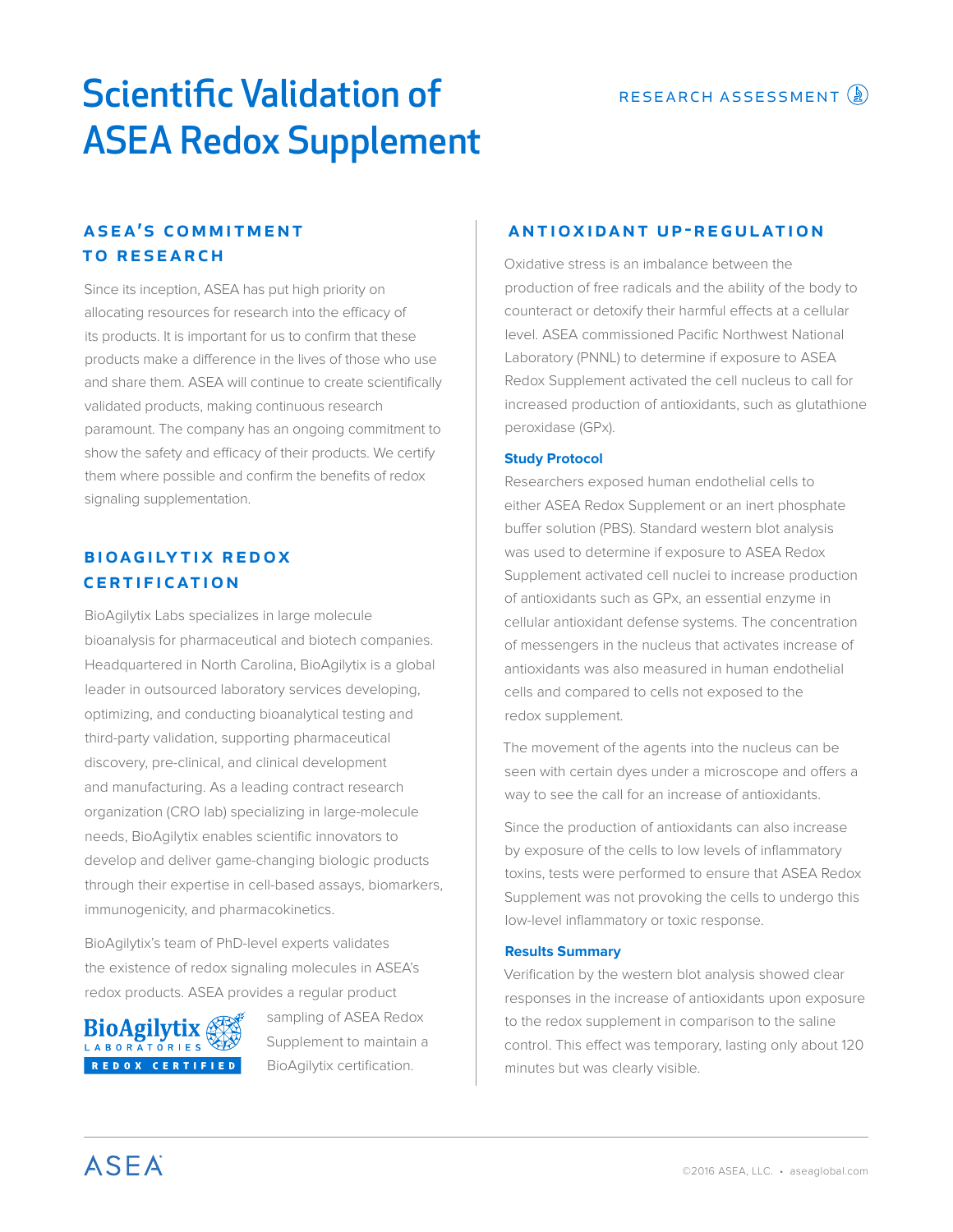Researchers indicate that the most impressive result of this evaluation is that exposure to ASEA Redox Supplement at any concentration did not invoke an inflammatory response but did invoke an antioxidant increase. Stimulating the production of antioxidants without stimulation of low-level inflammation is very rare.

# **INFLUENCE OF ASEA REDOX** SUPPLEMENT INGESTION ON oxidative stress

Human Performance Laboratory APPALACHIAN STATE INIVERSITY

ASEA partnered with the North Carolina

Research Campus Human Performance Laboratory to evaluate the effectiveness ASEA Redox Supplement in helping overweight/obese adult women improve disease risk factors such as arterial stiffness, cholesterol status, and oxidative stress.



*Dr. David C. Nieman conducted clinical trials at the Human Performance Laboratory of Appalachian State University.*

#### **Results Summary**

#### **Study Protocol**

A total of 106 overweight women (ages 20 to 73 years) ingested four fluid ounces of ASEA Redox Supplement or placebo (randomized groups) each day for 12 weeks under double-blind conditions.

Oxidative stress emerged as the disease risk factor most influenced by ASEA Redox Supplement ingestion during the 12-week study. Oxidized low-density lipoprotein (LDL) is the oxidized form of "bad cholesterol" and a major contributor to atherosclerosis or plaque that narrows blood vessels feeding the heart muscle. Oxidized LDL decreased 6.3% in the ASEA Redox Supplement group compared to a 0.9% increase in the placebo, a highly significant difference. Serum cholesterol also decreased 6.3% in the ASEA Redox Supplement group after 12 weeks compared to a 2.1% reduction in the placebo group.

ASEA Redox Supplement versus a placebo ingestion by healthy but overweight/obese females with multiple risk factors for heart disease had significant effects in lowering total cholesterol and oxidized LDL (a major contributor to atherosclerosis formation). Post-study levels of a biomarker for cellular oxidative stress and other disease factors were lower in the ASEA Redox Supplement compared to placebo group, supporting the significant influence of daily ASEA Redox Supplement ingestion over a 12-week period in decreasing oxidative stress.

# A SEA REDOX SUPPLEMENT IN vitro product safety study



ASEA commissioned Pacific Northwest National Laboratory to study the toxicity

response of eukaryotic cells when in contact with ASEA Redox Supplement.

Eukaryotic cells contain an array of cellular structures that play important roles in energy balance, metabolism, and gene expression. These cells, when stressed by a toxin, respond by sending transcription factors—proteins that control which genes are turned on or off—into the nucleus. Once inside the nucleus, these transcription factors activate the genes responsible for cellular defense and protection against toxins. The arrangement of the chromosomes (called translocation) of particular transcription factors into the nucleus can be seen under a fluorescent microscope when specific indicator dyes stain the cells.

If the cell undergoes a toxic response, the fluorescent dye is pulled into the nucleus along with the transcription factor. In this experiment, two transcription factors, the p65 subunit of NF-kappaB and P-Jun, were monitored. These two transcription factors are known to activate in all toxic responses.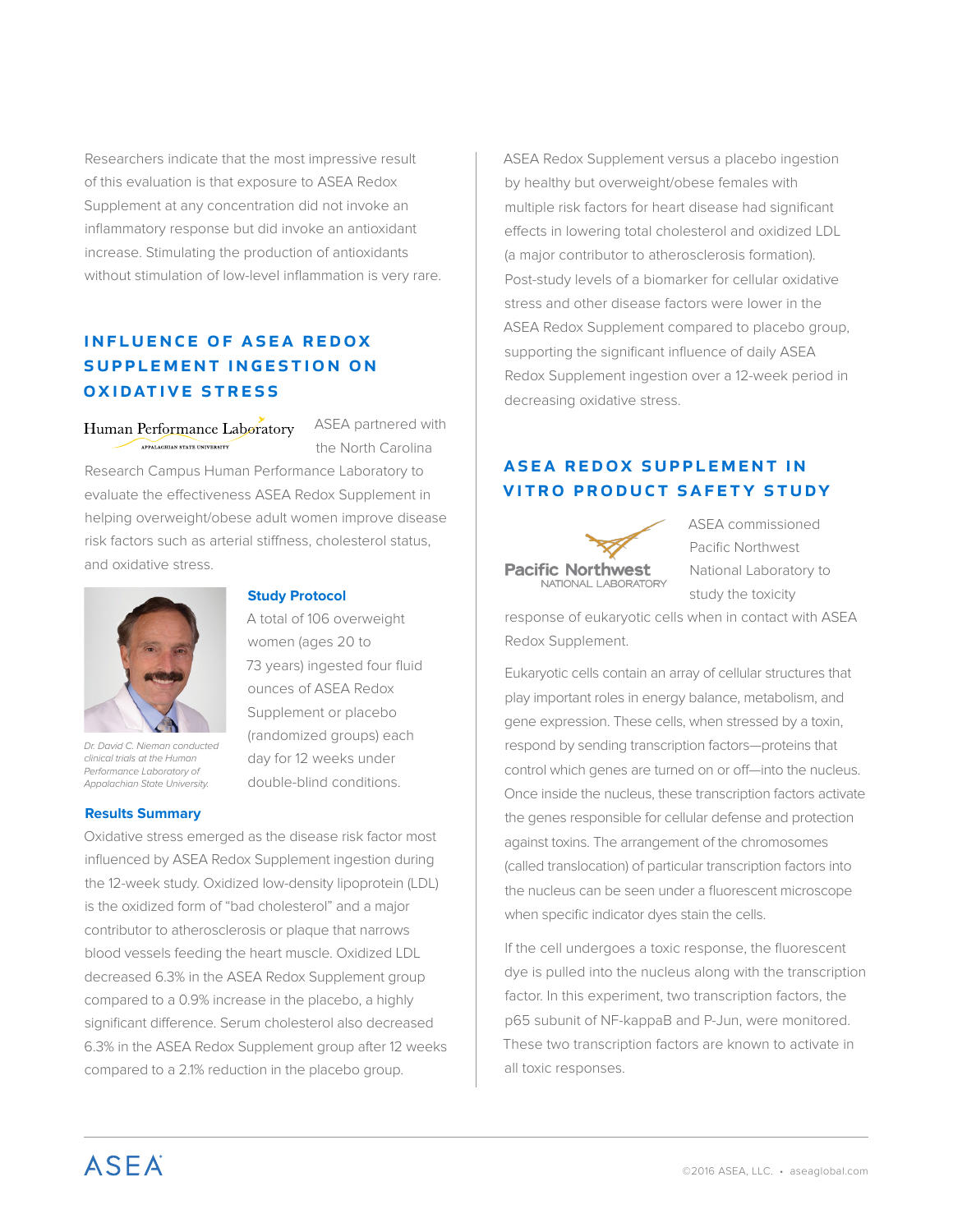### **Study Protocol**

In the photographs from the fluorescent microscopic images of the cells, a toxic response is registered if the green dye is seen to move into the nucleus.



The target cells were cultured and exposed to:

1. Phosphate buffered saline (PBS)—the negative control where no toxic response was expected

2. 5% ASEA Redox Supplement—supplementing the equivalent to replacing 5% of a blood plasma solution with ASEA Redox Supplement

3. 20% ASEA Redox Supplement—Supplementing the equivalent to replacing 20% of a blood plasma solution with ASEA Redox Supplement

4. A known toxin—the positive control where a toxic response was expected



The reaction of the transcription factors (tp65 subunit of NF-kappaB and P-Jun), were photographed under a microscope after exposure to the four solutions. A DAPI stain was applied to the nuclei to help computer software to identify the cell nucleus in the pictures.



#### **Results Summary**

Visual evidence from the study manifested that direct exposure of cells to relatively high concentrations of ASEA Redox Supplement does not register a significant toxic response as measured by nuclear translocation. Based on these results, ASEA Redox Supplement, orally administered, does not manifest a toxic response or inflammation to exposed tissue.

# DETERMINING THE ANTIOXIDANT EFFICACY OF asea redox supplement

Oxidative damage has been implicated in aging and agedependent diseases, including cardiovascular disease, cancer, neurodegenerative disorders, and other chronic conditions. If the generation of free radicals exceeds the protective effects of antioxidants and some co-factors, this can cause oxidative damage.

Glutathione peroxidase (GPx) is an essential enzyme in cellular antioxidant defense systems, detoxifying peroxides and hydroperoxides. Superoxide dismutase (SOD) is an enzyme that helps break down potentially harmful oxygen molecules in cells, which might prevent damage to tissues.

In this study, scientists attempted to determine if direct contact of ASEA Redox Supplement to cells affects the antioxidant efficacy of GPx and SOD.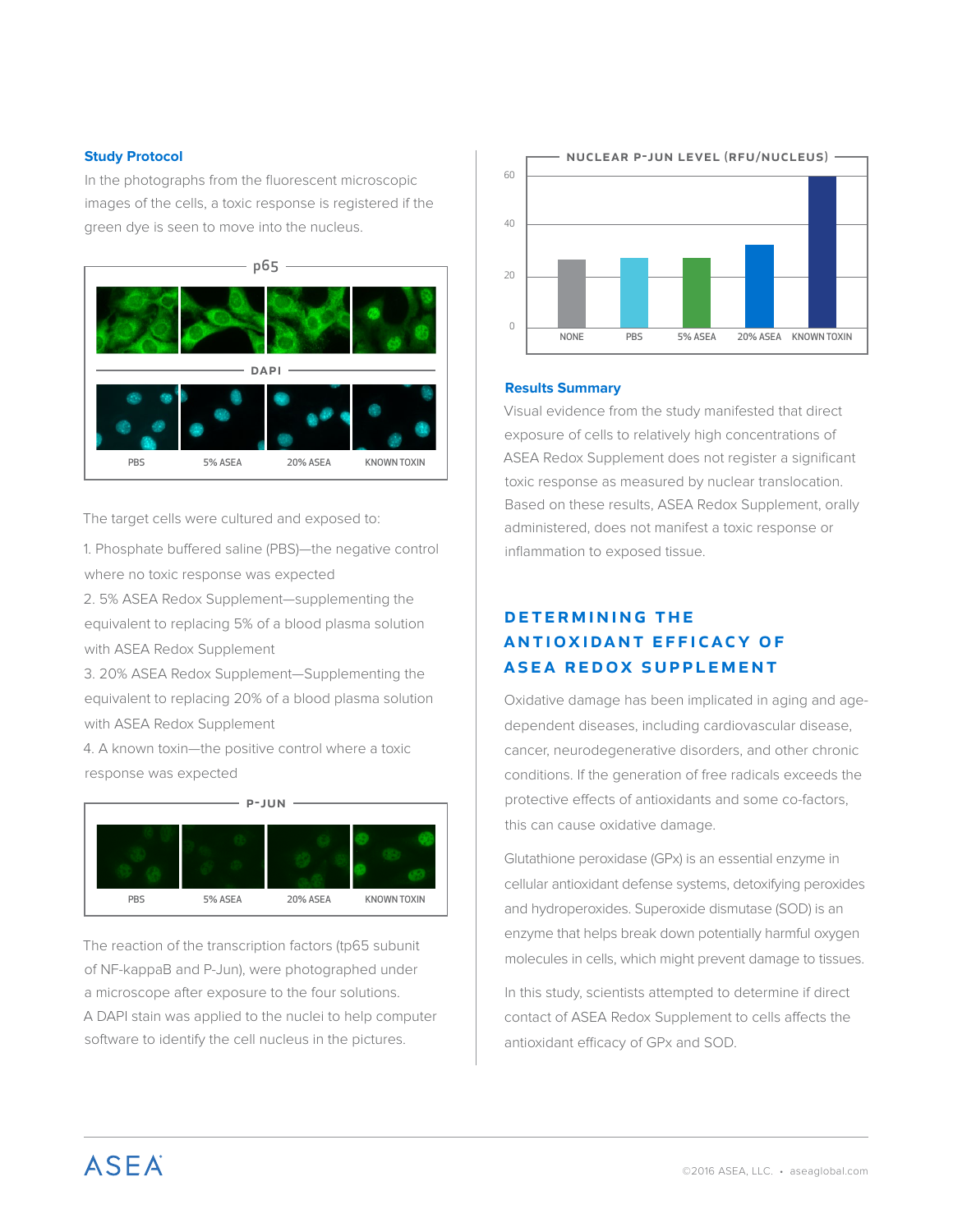#### **Study Protocol**

Cultures of standard epidermal cells were exposed to various small concentrations of ASEA Redox Supplement (less than 1%) and a phosphate buffered saline (PBS) solution for 24 hours. The decrease of oxidants due to GPx enzymatic activity was monitored over an eleven-minute period after a chemical agent (cumene hydroperoxide) initiated the reaction. The reduction of oxidants is an indication of antioxidant efficacy. Three replications of oxidant residual in the samples were read every two minutes to determine GPx efficacy at various concentrations of PBS or ASEA Redox Supplement.

#### **Results Summary**

An 800% increase in GPx antioxidant efficacy was seen after 24 hours of exposure from low concentration ASEA Redox Supplement. A transitory increase of up to 500% was observed in SOD antioxidant efficacy between 30 and 90 minutes after exposure to low-concentration ASEA Redox Supplement (< 1%).

Exposure to high concentration ASEA Redox Supplement, in comparison, elicited only a small relative increase in GPx antioxidant efficacy that was not concentration dependent. An increase in SOD efficacy was not seen for either high concentration ASEA Redox Supplement or after long exposures (24 hours).

# **ASEA REDOX SUPPLEMENT ANTIOXIDANT EFFICIENCY** ( IN VITRO ANTIOXIDANT enhancement)

Researchers at the Pacific Northwest National Laboratory (PNNL) performed in vitro tests to determine the antioxidant efficiency of the body's most powerful natural antioxidant enzymes glutathione peroxidase (GPx) and superoxide dismutase (SOD). Also, they looked at the increase in the natural production of these antioxidants inside epithelial and endothelial cells.

#### **Study Protocol**

Using an Assay Design® Stressgen® kit, the scientists measured antioxidant activity and the ability of the antioxidants to reduce oxidant activity. Additionally, several preliminary experiments were done to examine the accuracy of the results based on known standards of antioxidant activity.

#### **Results Summary**

The results showed significant, well-defined effects. The cell extracts exposed to ASEA Redox Supplement exhibited eight (8) times the antioxidant efficiency for GPx than those exposed to the saline solution. The SOD antioxidant efficiency was slightly less, with about five (5) times enhancements in efficiency. This efficiency was evident especially at low-level concentrations of ASEA Redox Supplement, tested down to 2.5% of full strength.

The scientists saw from these in vitro tests at least a 500% improvement in the overall antioxidant efficiency due to ASEA Redox Supplement exposure.

# determining the translocation of antioxidant activating transcription factors

Translocation is a subcellular process in which activated proteins are transported into the cell nucleus as part of a signal pathway to modify cell function in response to a signaling event or condition. Transcription factors are proteins involved in the process of converting, or transcribing, DNA into RNA. NRF2 is one type of transcription factor that regulates the expression of antioxidant proteins that protect against oxidative damage triggered by injury and inflammation.

In this study, scientists attempted to determine if varying concentrations of ASEA Redox Supplement placed in physical contact with living cells activates translocation of transcription factors (NRF2) associated with increased expression of antioxidants in living human endothelial cells.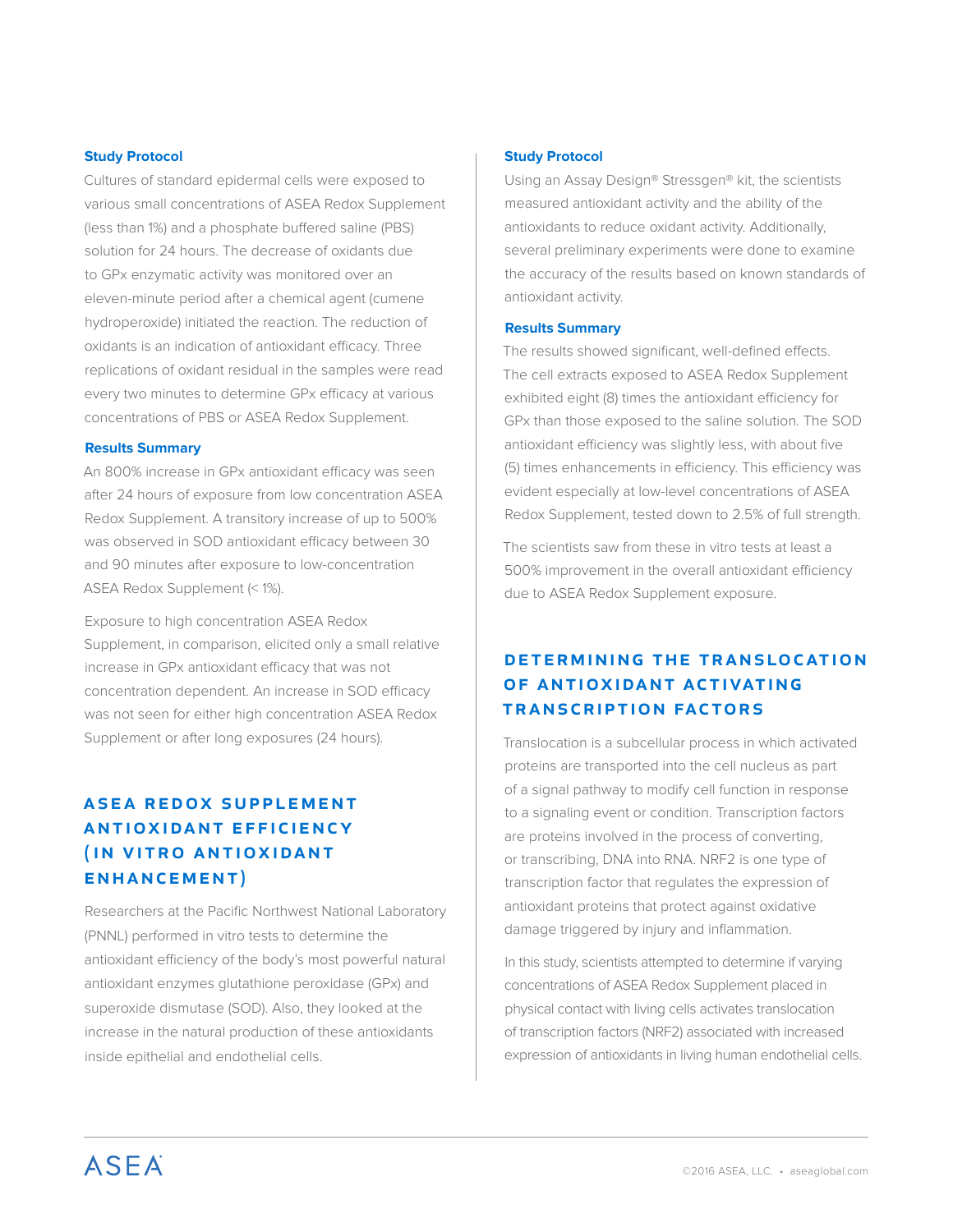Additional analysis was performed to verify the appearance of the transcription factors by western blot analysis.

## **Study Protocol**

Human lung microvascular endothelial cell (HMVEC-L) cultures were exposed to a high concentration  $(5 - 20\%)$ and a low concentration (1%) of ASEA Redox Supplement and analyzed in conjunction with cultures exposed to a phosphate buffered saline solution (PBS) as a negative control. At time points of 30, 60, 90, and 120 minutes, cell samples from each of the cultures were placed under a fluorescent microscope. The cultures were stained with a fluorescent dye designed to tag the NRF2 transcription factor along with the fluorescent nuclear stain that aids the computer software to find the nuclei.

Automated imaging was used to determine the degree of nuclear accumulation of NRF2 via fluorescent analysis over several cells. NRF2 regulates the transcription of some phase II antioxidant defense enzymes and raises the possibility that additional antioxidant defense enzymes, such as glutathione transferase, may be expressed through exposure to ASEA Redox Supplement. The accumulation of NRF2 into the nucleus, as seen visually in the microscope images, is an indicator of increased antioxidant expression in the cells.

## **Results Summary**

Results of the examination suggest that ASEA Redox Supplement at a lower concentration induces a 20 – 30% increase in the nuclear translocation of the NRF2 transcription factor in the cells over a short-lived period of 30 – 60 minutes.

Researchers also observed that ASEA Redox Supplement induced a parallel decrease in the phosphorylation of an extra-nuclear protein whose phosphorylation status increases in response to hydrogen peroxide treatment, consistent with an antioxidant mode of action. Serum-starving the HMVEC-L cells significantly increased the nuclear NRF2 signal

induced by ASEA Redox Supplement.

NRF2 directly and dramatically amplifies the innate ability to produce antioxidant protection by signaling DNA. This study suggests that molecules from the NRF2 activating ASEA Redox Supplement may trigger the production of antioxidant molecules, providing protection against the effects of free radicals compared to standard antioxidant supplements.

# DETERMINING CELL proliferation and viability

Researchers evaluated ASEA Redox Supplement on proliferation cell counts of human cells and associated markers for cell viability and health.

## **Study Protocol**

Human lung microvascular endothelial cells (HMVEC-L) received treatment of a 5 – 20% concentration of ASEA Redox Supplement for 72 hours. A control group received a 20% phosphate buffered saline solution treatment. Researchers used a Coulter counter—an apparatus for counting and sizing particles suspended in electrolytes—to determine cell count. Serum LDH levels measured cell culture viability at 0 – 20% ASEA Redox Supplement serum concentrations. Similar experiments were performed for murine (JB6) epidermal cells.

## **Results Summary**

High concentrations (5 – 20% volume/volume percent) of ASEA Redox Supplement exposure inhibited cellular proliferation for both HMVEC-L and JB6 cell types (determined from cell counts). The HMVEC-L inhibition was clearly concentration dependent, with a 20% loss of cell count at 20% ASEA Redox Supplement concentration. In contrast to decreased proliferation, serum LDH levels significantly decreased with ASEA Redox Supplement concentration between 5 – 20%, indicating increased cell membrane integrity. The results seem to suggest that cellular proliferation decreases while membrane viability increases at high levels.